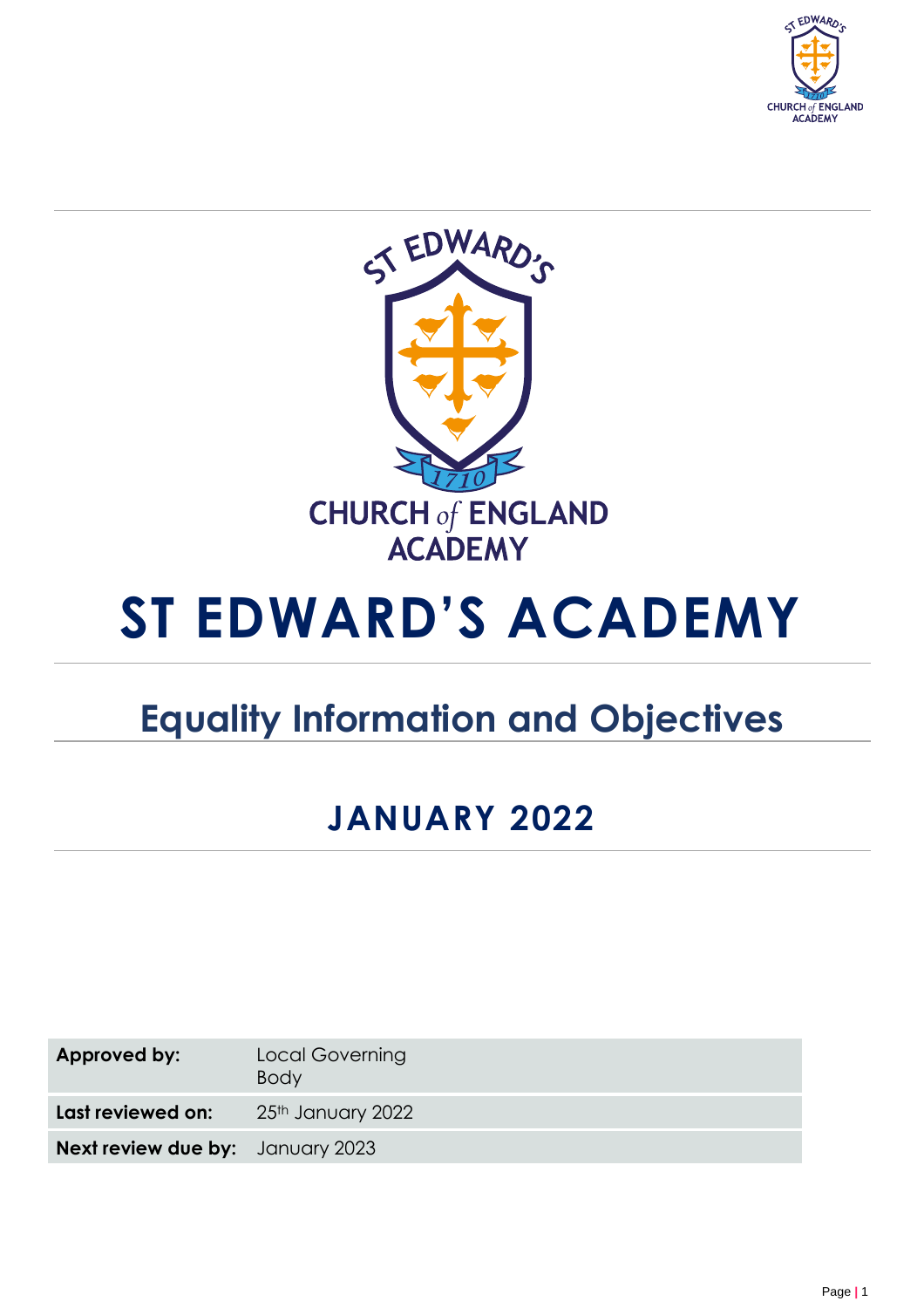

#### **Contents**

### <span id="page-1-0"></span>**1. Aims**

St Edward's Academy aims to meet its obligations under the public sector equality duty by having due regard to the need to:

- Eliminate discrimination and other conduct that is prohibited by the Equality Act 2010;
- Advance equality of opportunity between people who share a protected characteristic and people who do not share it;
- Foster good relations across all characteristics between people who share a protected characteristic and people who do not share it.
- Improve outcomes through high aspirations and expectations for children and young people with SEN and comply with our duties as set out in the Special Educational Needs and Disability Regulations 2014

Legislative requirements, under the Equality Act 2010, dictate that all schools have a duty to have regard to the need to eliminate unlawful discrimination, harassment and victimisation, to advance equality of opportunity between different groups and to foster good relations between those groups. This is an important aspect of what we hope to achieve at St Edward's Academy as 21st Century educators.

The St Edward's Academy Behaviour Policy and Anti-Bullying Policy and procedures show how we address any discrimination or bullying and sets out the standards of behaviour we expect at the Academy and in the wider community. These are further underpinned by our Christian values and ethos, which expects everyone to show humanity and to foster good relationships across our community. Our Personal Social Health Education Curriculum and Relationships and Sex Education Policy provide a carefully sequenced teaching programme to ensure that all students are educated about protected characteristics and about forming good, healthy relationships with others.

The Behaviour Policy has been reviewed for the academic year 2021-22 and includes specific guidance and measures to address sexual violence and sexual harassment in schools, following DFE guidance: [gov.uk/government/Sexual violence and sexual](https://assets.publishing.service.gov.uk/government/uploads/system/uploads/attachment_data/file/1014224/Sexual_violence_and_sexual_harassment_between_children_in_schools_and_colleges.pdf)  [harassment between children in schools](https://assets.publishing.service.gov.uk/government/uploads/system/uploads/attachment_data/file/1014224/Sexual_violence_and_sexual_harassment_between_children_in_schools_and_colleges.pdf)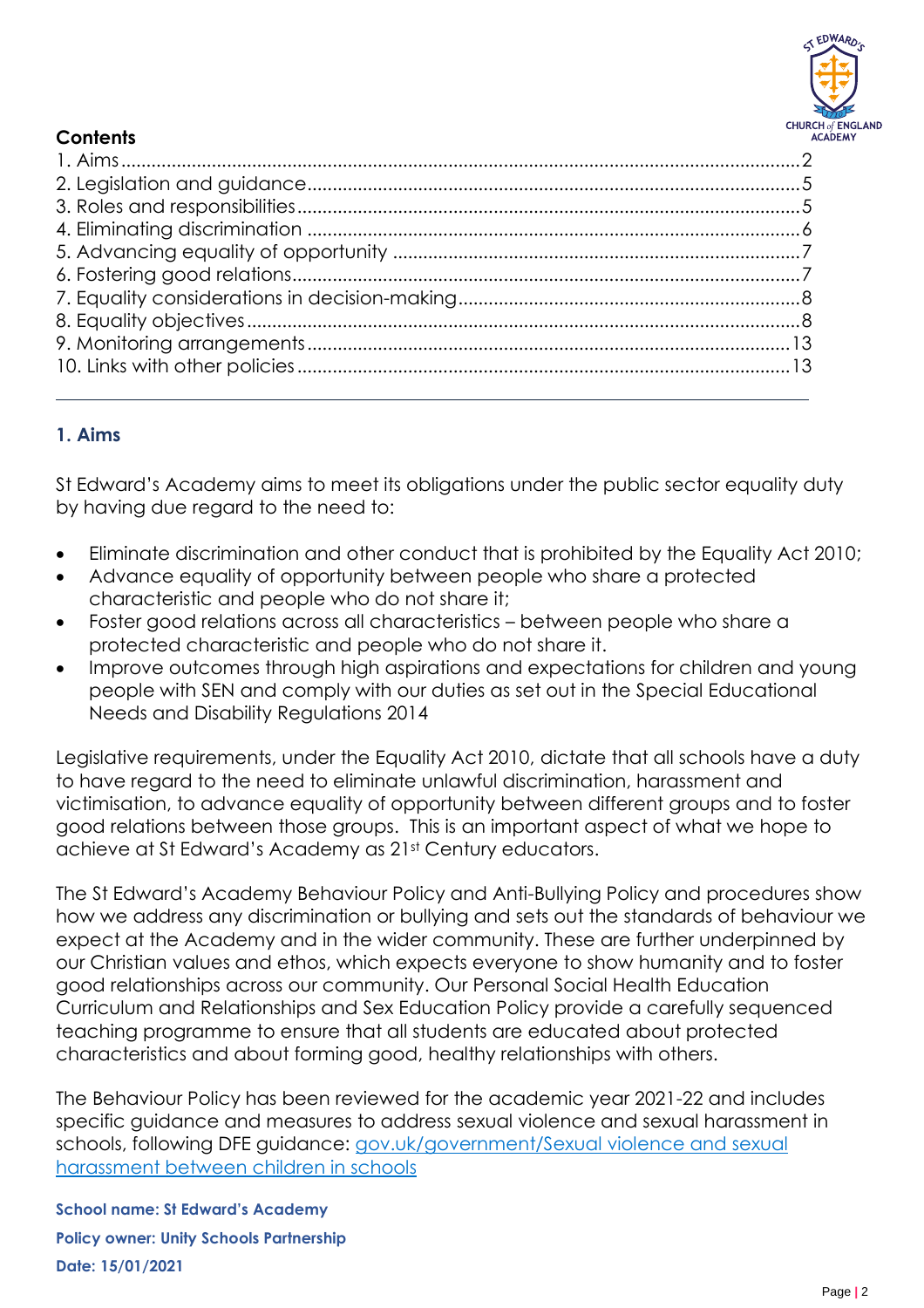

There are a range of duties incumbent upon us to ensure we take positive action to establish an environment where all pupils are supported to engage fully. These duties, dictated by the DfE, encourage schools to promote a range of whole-school approaches and activities to develop respectful school communities and to support mental health and well-being. St Edward's Academy aims to set an example as a Church of England secondary school to ensure equality of opportunity for all our children and young people. The Church of England's vision for education is at the heart of what we must do at St Edward's.

Our vision for education is deeply Christian, with Jesus' promise of 'Life in all its fullness' at its heart. In line with Church of England teaching, our vision is for the common good of the whole community:

- **Educating for wisdom, knowledge and skills:** enabling discipline, confidence and delight in seeking wisdom and knowledge, and developing talents in all areas of life.
- **Educating for hope and aspiration:** enabling healing, repair and renewal, coping wisely when things go wrong, opening horizons and guiding people into ways of fulfilling them.
- **Educating for community and living well together:** a core focus on relationships, participation in communities and the qualities of character that enable people to flourish together.
- **Educating for dignity and respect:** the basic principle of respect for the value and preciousness of each person, treating each person as a unique individual of inherent worth.

At St Edward's Academy, our overarching aim is that all members of our community are supported to live 'Life in all its fullness'. To achieve this, our vision for St Edward's is one of HOPE – we will become the best that we can be through Humanity, Optimism, Perseverance and Excellence and develop so that we can live 'Life in all its Fullness'. St Edward's is founded on Christian values and we exist to educate young people towards excellence in all dimensions of their lives, recognising the uniqueness of each and the equality of all:

**Humanity**: We are a community of confident and compassionate voices; a community which prepares young people to take their place in the world where we can work together to solve problems, hold restorative conversations and reach resolutions. We are a community that cares for each other and promotes the greater good for each individual and group.

**Optimism:** We want our children to be happy and to feel positive about themselves, their time at school and their futures. We have a carefully planned PSHE curriculum where children learn about how to look after themselves and others. Pupils learn that they can fully participate in the life of the school and the wider community. We are optimistic that we can all make a difference to improve our own lives and those of others.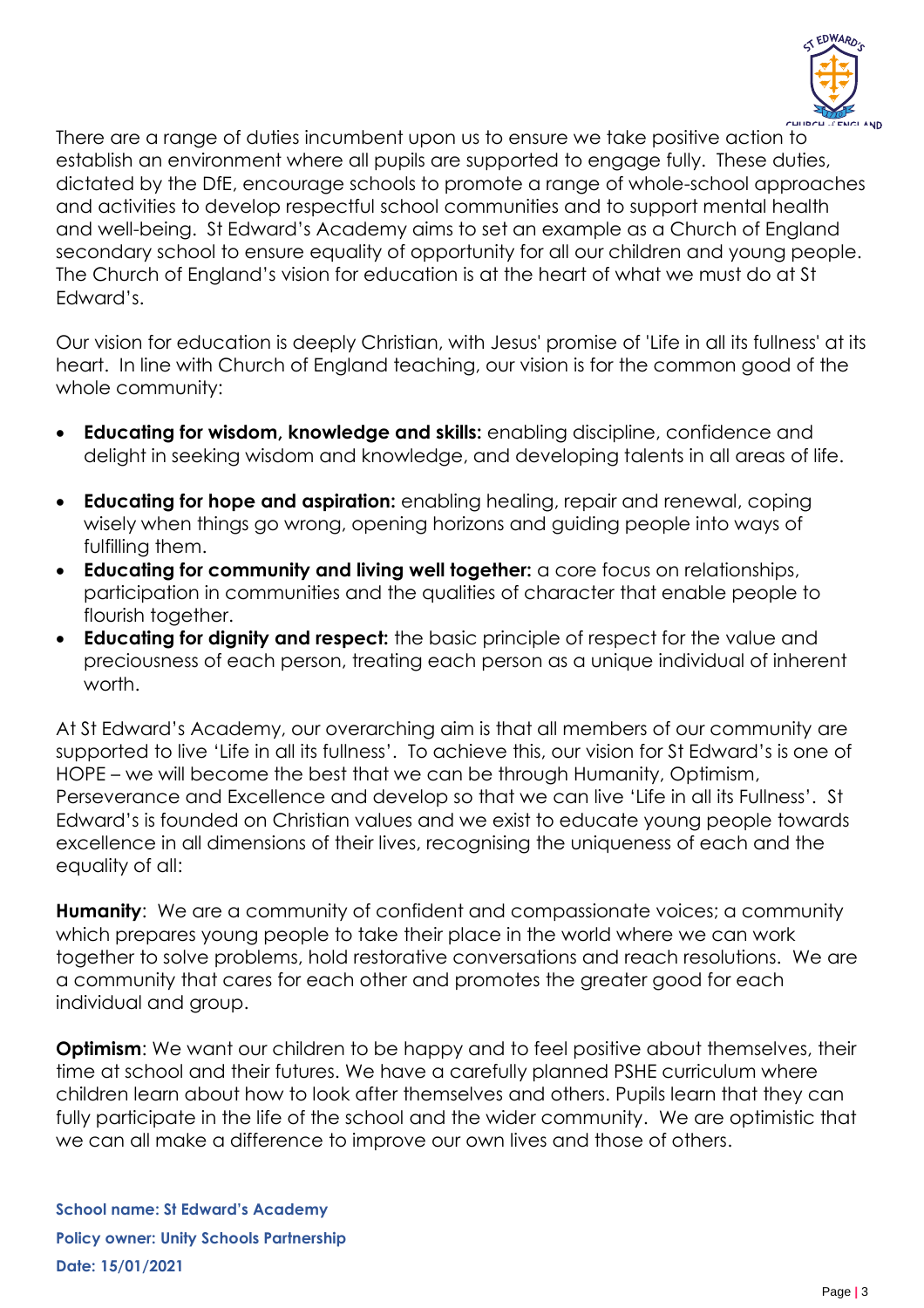

**Perseverance:** All students are trained to develop independence and to develop a ACADEMY 'Growth Mindset'. We know a lot about how young people learn and think and believe in teaching them about self-regulation; self-efficacy and meta-cognition. By understanding ourselves, we learn to empathise with others and celebrate the important contribution of each individual to the whole community.

**Excellence** All children are stretched and challenged so that they can excel. Spiritual, moral, social and cultural development is woven into the fabric of our curriculum. We use assessment to drive excellence – making sure that we know every child, label no-one and place no ceiling on achievement. This allows for academic achievement at the highest level and the best possible pathways to adult life and the world of work.

A key priority at St Edward's is to ensure that all of our students feel safe, happy and supported in the school environment. This is not a priority of ours alone, but is a national drive, recognised by the DfE and in the Ofsted framework.

This academic year, we aim to commemorate and celebrate diversity, promote tolerance and inclusion and support students to be emotionally and mentally healthy. This will ensure that St Edward's is a place of fairness and equality of access and provision.

We aim to focus on the quality of teaching for pupils with SEN through our Appraisal process and a whole school focus on Teacher Standard 5:

Adapt teaching to respond to the strengths and needs of all pupils:

- know when and how to differentiate appropriately, using approaches which enable pupils to be taught effectively
- have a secure understanding of how a range of factors can inhibit pupils' ability to learn, and how best to overcome these
- demonstrate an awareness of the physical, social and intellectual development of children, and know how to adapt teaching to support pupils' education at different stages of development
- have a clear understanding of the needs of all pupils, including those with special educational needs; those of high ability; those with English as an additional language; those with disabilities; and be able to use and evaluate distinctive teaching approaches to engage and support them.

We will ensure that 'The quality of teaching for pupils with SEN, and the progress made by pupils, should be a core part of the school's performance management arrangements and its approach to professional development for all teaching and support staff' (**Special Educational Needs and Disability Code of Practice**: paragraph 6.4) and all pupils will have 'access to a broad and balanced curriculum'. We make sure that 'teachers set high expectations for every pupil, whatever their prior attainment. Teachers use appropriate assessment to set targets which are deliberately ambitious' and 'lesson are planned to address potential areas of difficulty and to remove barriers to pupil achievement' (paragraph 6.12)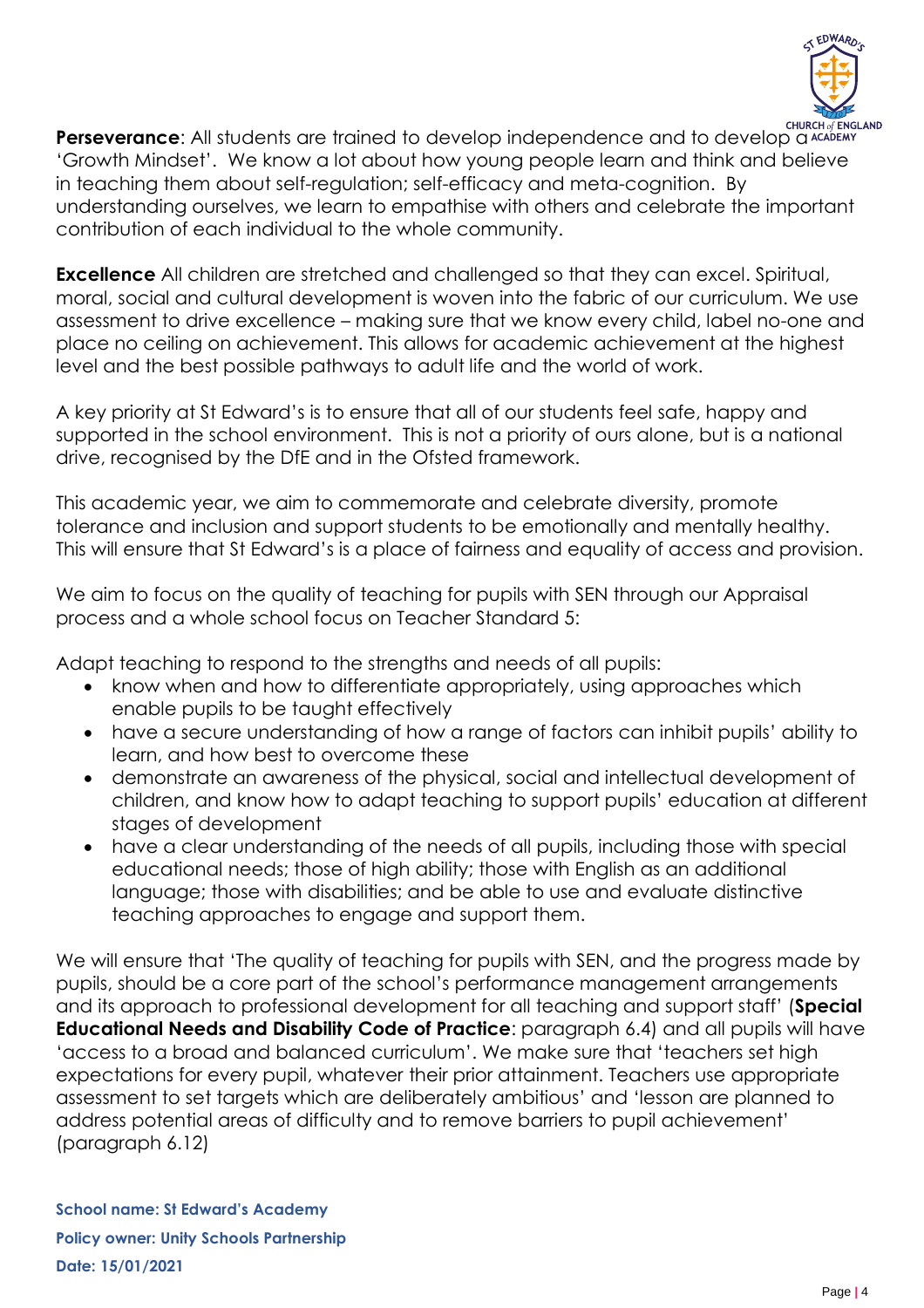

Key to our approach is the value we place on the achievements and strengths of *all*  members of the school community. Fundamental to our methodology, we strive to understand, challenge and remove the different barriers which could lead to unequal outcomes and experience for those people who have protected characteristics within school and the wider community. Those people with protected characteristics are defined as those who may be susceptible to discrimination because of a variety of reasons including their sex, race, disability, religion or belief, sexual orientation, gender reassignment, pregnancy or maternity status, because they are less able or due to their socio‐economic background. These include *all* members of community: students, teaching and support staff, volunteers, parents, carers, governors, multi-agency staff linked to the school, visitors to school, contractors and others.

We value diversity and believe that equality at St Edward's should permeate all aspects of school life. Equality is the responsibility of every member of the school and wider community. Every member of the school community should feel safe, secure, valued and of equal worth. At St Edward's Academy, students are actively encouraged to promote equality, knowing that they are in a safe and supportive environment. By promoting the values of St Edward's, students and staff feel empowered to challenge opinions or behaviours which are contrary to equalities legislation. They know that we are not only concerned with equality due to statute; we passionately promote equality and challenge inequality because it is the right thing to do to help all members of our community to live 'Life in all its fullness'.

#### <span id="page-4-0"></span>**2. Legislation and Guidance**

This document meets the requirements under the following legislation:

- [The Equality Act 2010,](http://www.legislation.gov.uk/ukpga/2010/15/contents) which introduced the public sector equality duty and protects people from discrimination;
- [The Equality Act 2010 \(Specific Duties\) Regulations 2011,](http://www.legislation.gov.uk/uksi/2011/2260/contents/made) which require schools to publish information to demonstrate how they are complying with the public sector equality duty and to publish equality objectives;
- This document is also based on Department for Education (DfE) guidance: The Equality [Act 2010 and schools.;](https://www.gov.uk/government/publications/equality-act-2010-advice-for-schools)
- This document also complies with our funding agreement and articles of association.

#### <span id="page-4-1"></span>**3. Roles and Responsibilities**

Unity Schools Partnership and the local governing board will support the school in: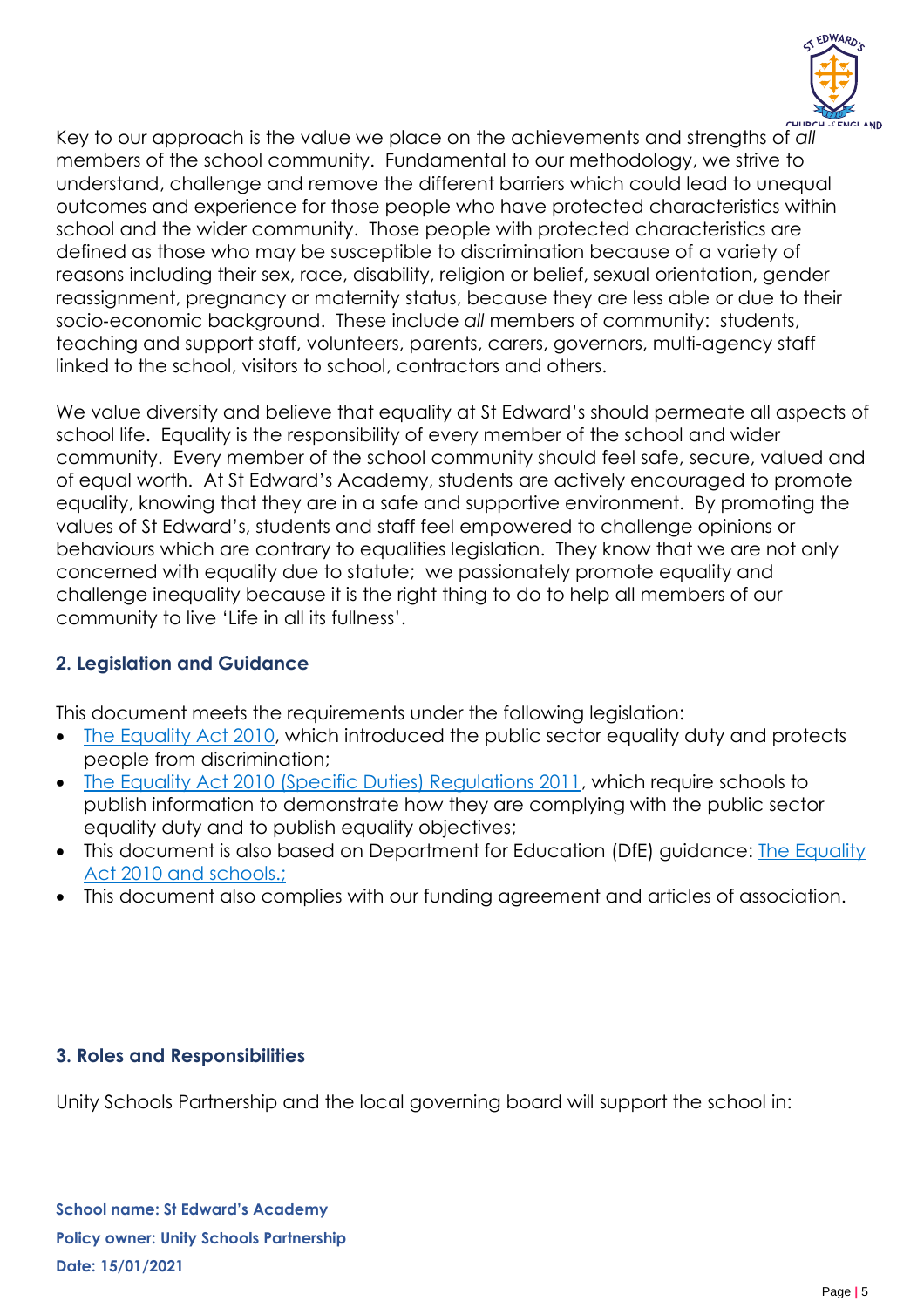

- Ensuring that the equality information and objectives as set out in this statement areany published and communicated throughout the school, including to staff, pupils and parents/carers;
- Ensuring that the published equality information is updated at least every year, and that the objectives are reviewed and updated at least every 4 years;
- Delegating responsibility for monitoring the achievement of the objectives on a daily basis to the headteacher.

The Equality link governors is Andria Scantlebury. Their work is supported by Sarah Garner who is also the Unity Schools Partnership Equalities lead. They will:

- Meet with the designated member of staff for equality regularly (and other relevant staff members) to discuss any issues and how these are being addressed;
- Ensure they're familiar with all relevant legislation and the contents of this document;
- Attend appropriate equality and diversity training;
- Report back to the full governing board and Unity Schools Partnership regarding any issues.

The Headteacher will:

- Promote knowledge and understanding of the equality objectives amongst staff and pupils;
- Support the named equalities lead, Deputy Headteacher, in monitoring success in achieving the objectives and barriers to be combatted;
- Report back to governors.

The designated member of staff for equality is Munira Said (Deputy Headteacher). The designated member of staff for equality will:

- Support the headteacher in promoting knowledge and understanding of the equality objectives amongst staff and pupils;
- Support the headteacher in identifying any staff training needs, and deliver training as necessary.

All school staff are expected to have regard to this document and to work to achieve the objectives as set out in section 8.

#### <span id="page-5-0"></span>**4. Eliminating Discrimination**

- St Edward's Academy is aware of its obligations under the Equality Act 2010 and complies with non-discrimination provisions.
- Where relevant, our policies include reference to the importance of avoiding discrimination and other prohibited conduct.
- Staff and governors are regularly reminded of their responsibilities under the Equality Act, for example during meetings. Where this has been discussed during a meeting, it is recorded in the meeting minutes.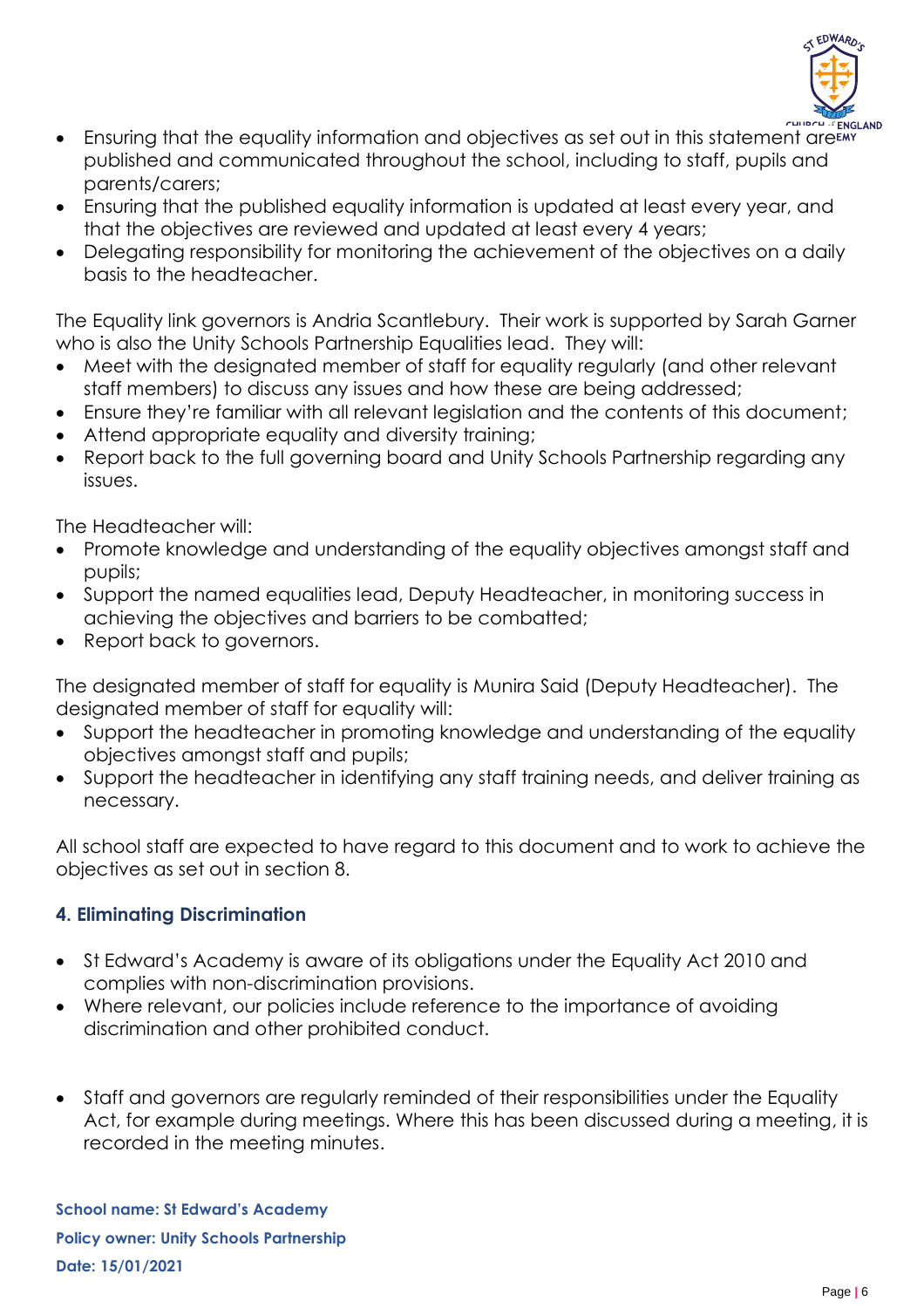

- New staff receive training on the Equality Act as part of their induction, and all staff ENN' ENGLAND receive refresher training every September.
- Students receive regular reminders of their role and responsibilities in adhering to the tenets of the Equality Act 2010. This forms part of the fabric of the school's values that ethos: that all members of our community should live 'Life in all its fullness' through HOPE. Humanity is key to the St Edward's Academy experience.
- The school has a designated member of staff for monitoring equality issues, and named equality link governors. They regularly liaise regarding any issues and make senior leaders and governors aware of these as appropriate

### <span id="page-6-0"></span>**5. Advancing Equality of Opportunity**

As set out in the DfE guidance on the Equality Act, St Edward's Academy aims to advance equality of opportunity by:

- Removing or minimising disadvantages suffered by people which are connected to a particular characteristic they have (e.g. pupils with disabilities, or gay pupils who are being subjected to homophobic bullying);
- Taking steps to meet the particular needs of people who have a particular characteristic (e.g. enabling Muslim pupils and staff to pray at prescribed times);
- Encouraging people who have a particular characteristic to participate fully in any activities (e.g. encouraging all pupils to be involved in the full range of school activities).

In fulfilling this aspect of the duty, the school will:

- Publish attainment data each academic year showing how pupils with different characteristics are performing;
- Analyse the above data to determine strengths and areas for improvement, implement actions in response and publish this information;
- Make evidence available identifying improvements for specific groups (e.g. declines in incidents of homophobic or transphobic bullying);
- Publish further data about any issues associated with particular protected characteristics, identifying any issues which could affect our own pupils.

#### <span id="page-6-1"></span>**6. Fostering Good Relations**

St Edward's Academy aims to foster good relations between those who share a protected characteristic and those who do not share it by:

- Promoting tolerance, friendship and understanding through different aspects of our curriculum. For example, students learn about a range of religions and cultures through RE, citizenship and personal, social, health and economic (PSHE) education, but also activities in other curriculum areas. As part of teaching and learning in English, pupils are introduced to and examine literature from a range of cultures;
- Holding assemblies dealing with relevant issues. Pupils will be encouraged to take a lead in such assemblies and we will also invite external speakers to contribute. For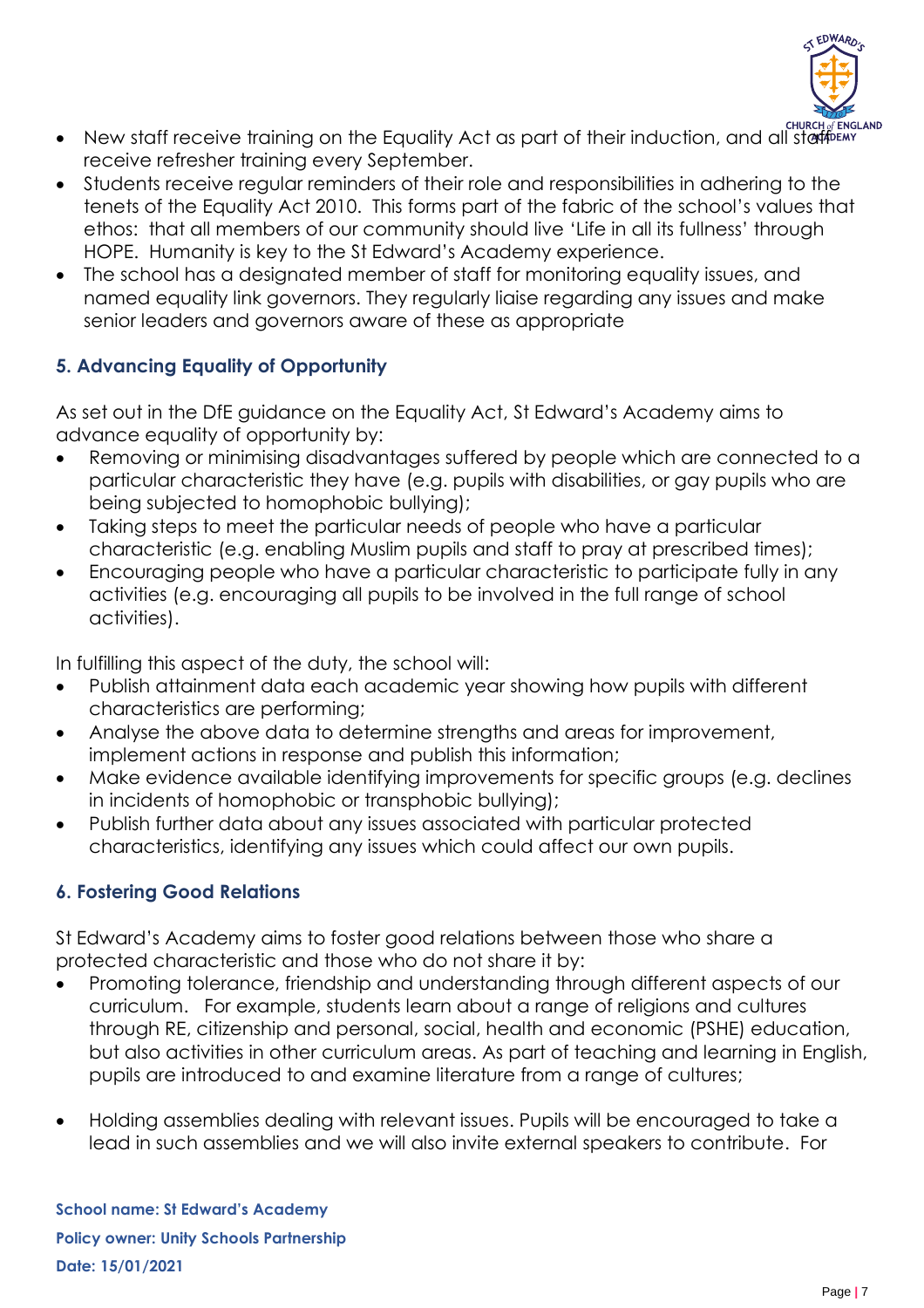

example, a great deal of work is undertaken both through and additional to the CHURCH of ENGLAND taught curriculum on racial equality;

- Working with our local community. This includes inviting leaders of local faith groups to speak at assemblies, and organising school trips and activities based around the local community;
- Encouraging and implementing initiatives to deal with tensions between different groups of pupils within the school. For example, our student ambassador group has representatives from different Year groups and is formed of pupils from a range of backgrounds. All pupils are encouraged to participate in the school's activities, such as sports clubs. We also work with parents/carers to promote knowledge and understanding of different cultures;
- We have developed links with people and groups who have specialist knowledge about particular characteristics, which helps inform and develop our approach. For example, we have developed a relationship with the Chair of Spectrum (the global organisation within GlaxoSmithKline for LGBTQ+ recognition). This work took GSK from the low hundreds as an inclusive LGBTQ+ employer to number 21 on the Stonewall list. Our key link was also named (@ number 33) one of the top future LGBTQ+ leaders in science by The Times. We have benefitted from advice on good practice as well as visits to the school to work directly with students.

#### <span id="page-7-0"></span>**7. Equality considerations in decision-making**

- St Edward's Academy ensures it has due regard to equality considerations whenever significant decisions are made.
- The school always considers the impact of significant decisions on particular groups. For example, when a school trip or activity is being planned, the school considers whether the trip:
	- o Cuts across any religious holidays;
	- o Is accessible to participants with disabilities;
	- o Has equivalent facilities for boys, girls and our transgender and non-binary students;
	- o Can be accessed by all students, including the disadvantaged.
- St Edward's Academy keeps a written record (known as an Equality Impact Assessment) to show we have actively considered our equality duties and asked ourselves relevant questions. This is recorded at the same time as the risk assessment when planning school trips and activities. The record is completed by the member of staff organising the activity and is stored electronically with the completed risk assessment.
- Although, as a consequence of the Covid-19 pandemic, school trips have ceased, we take our obligation to grow our students' cultural capital seriously. When making decisions about parity of access and opportunity, equality considerations are at the forefront.

#### <span id="page-7-1"></span>**8. Equality Objectives**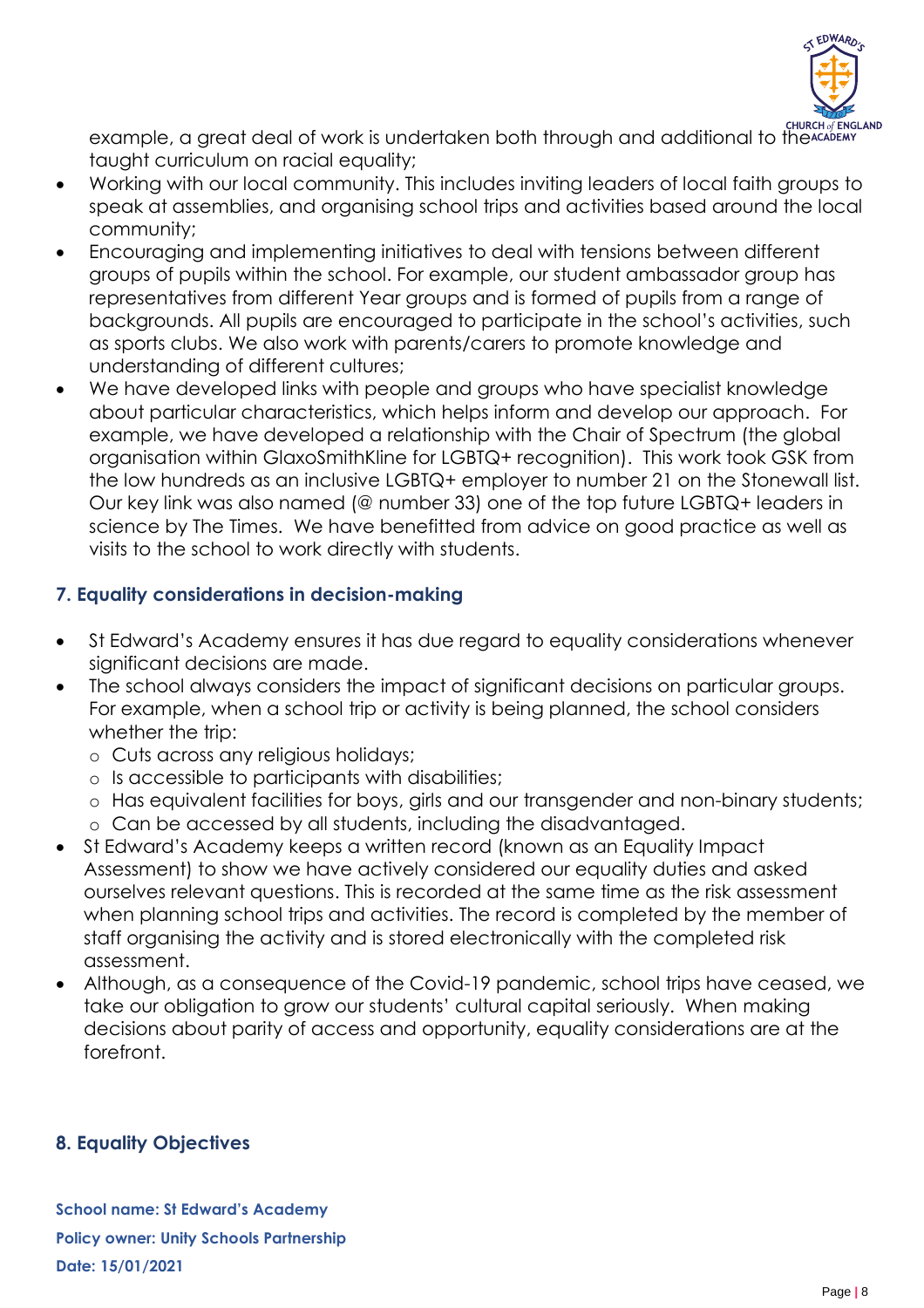

The Equality Act 2010 was introduced to ensure protection from discrimination, harassment and victimisation on the grounds of specific characteristics (referred to as *protected characteristics*). For schools, this means that it is unlawful to discriminate against students and staff or treat them less favourably because of their:

- Age
- Disability
- **Ethnicity**
- Gender
- Gender Reassignment
- Religion and Belief
- **•** Sexual Identity

We will also ensure that all employees are treated fairly, taking into consideration either of the following *protected characteristics*:

- Maternity and pregnancy
- Marriage and Civil Partnership (for employees)

Under the Act, the school is expected to comply with the Public Sector Equality Duty. This requires us to:

- Eliminate unlawful discrimination, harassment and victimisation;
- Advance equality of opportunity between different groups;
- Foster good relations between different groups.

As a public organisation, we are required to:

- Publish information to show compliance with the Equality Duty. This is done via our Equalities Statement and Equal Opportunities Policy
- Publish Equality Objectives which are specific and measurable

Our Equalities Statement and Equal Opportunities Policy is in line with national guidance and contains information about how the school complies with the Public Sector Equality Duty. We also give guidance to staff and outside visitors on our approach to promoting equality.

Our Equality Objectives reflect the school's priorities and draw upon available data and other evidence. Careful analysis of this is undertaken in order to ensure that we are working to achieve improved outcomes for different groups.

#### **St Edward's Academy Equality Objectives**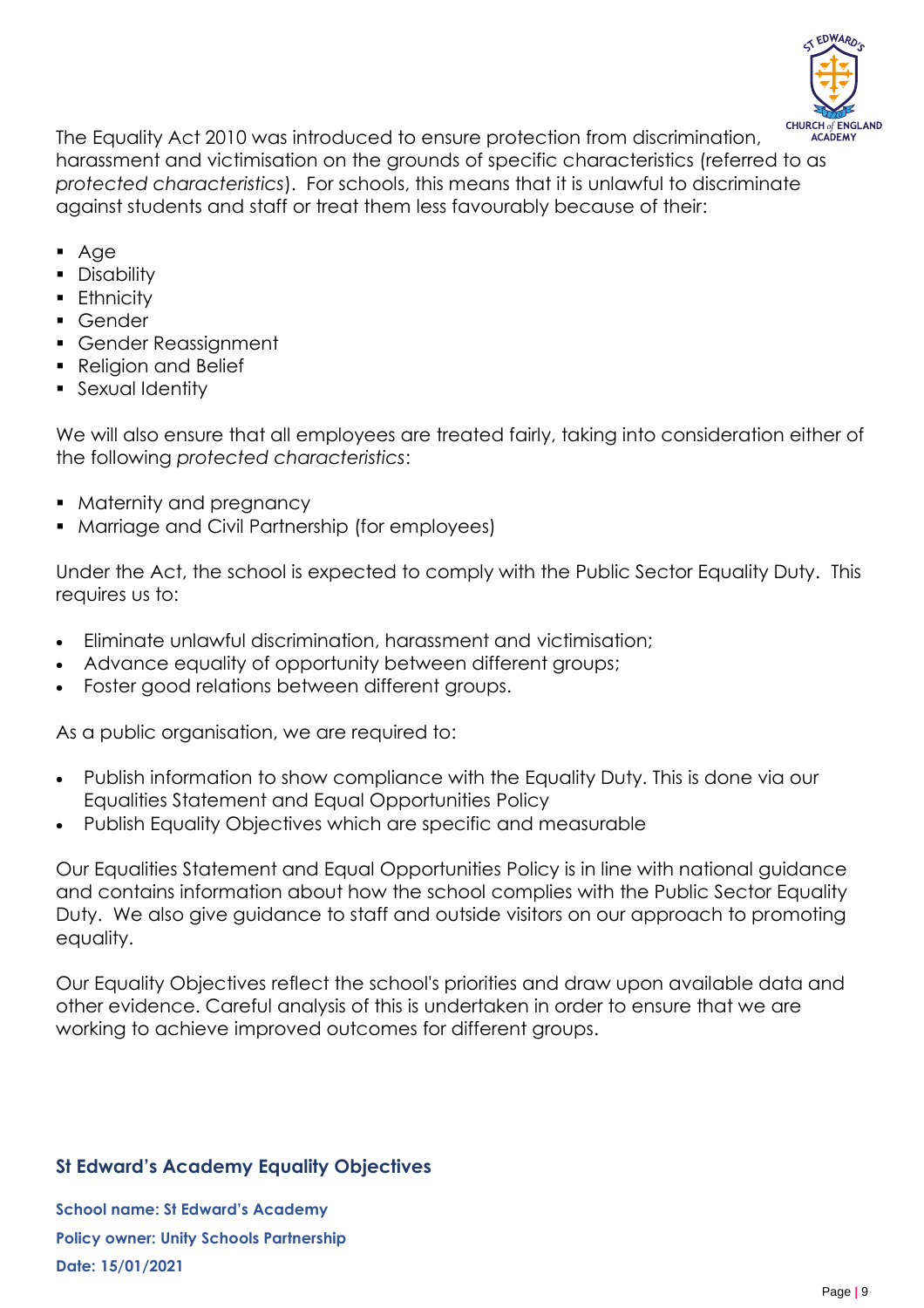

#### **Objective 1**

#### **To use performance data to monitor student achievement and respond to variations between groups of learners, subjects, courses and Key Stages. This monitors trends over time and makes comparisons with other schools locally and nationally.**

a) Why we have chosen this objective:

We seek to diminish the difference in outcomes between students with protected characteristics and their peers, in line with the best performing schools nationally.

- b) To achieve this objective, we plan to:
	- Set disadvantaged students more challenging Minimum Expected Grades to remove the risk of unconscious bias in our expectations of student attainment;
	- Continue to ensure all staff are trained to monitor data for their classes and to act promptly on any gaps between groups of learners;
	- Focus staff training on closing gaps for example, training on raising attainment for underachieving boys;
	- Provide quality first teaching in all lessons and evidence-based, time-limited interventions to support SEND students and other learners where necessary.
- c) Progress we are making towards this objective:
	- We have significantly closed the gap over time for disadvantaged students so that they are in line with or better than other students nationally;
	- We are always vigilant and are using Covid Catch-up funding to support and target all forms of disadvantage. This is aimed at prevention to ensure that gaps do not widen again as a consequence of the national school closures;
	- Our staff training programme has a focus on SEND students this academic year as we have identified gaps between national attainment and progress figures and the outcomes of our SEND support students (students in receipt of an EHCP have successful outcomes);
	- The SEND support team has been expanded to provide additional high quality support and intervention.
	- The SENCo is undertaking the National SENCo Qualification at UCL Institute of Education.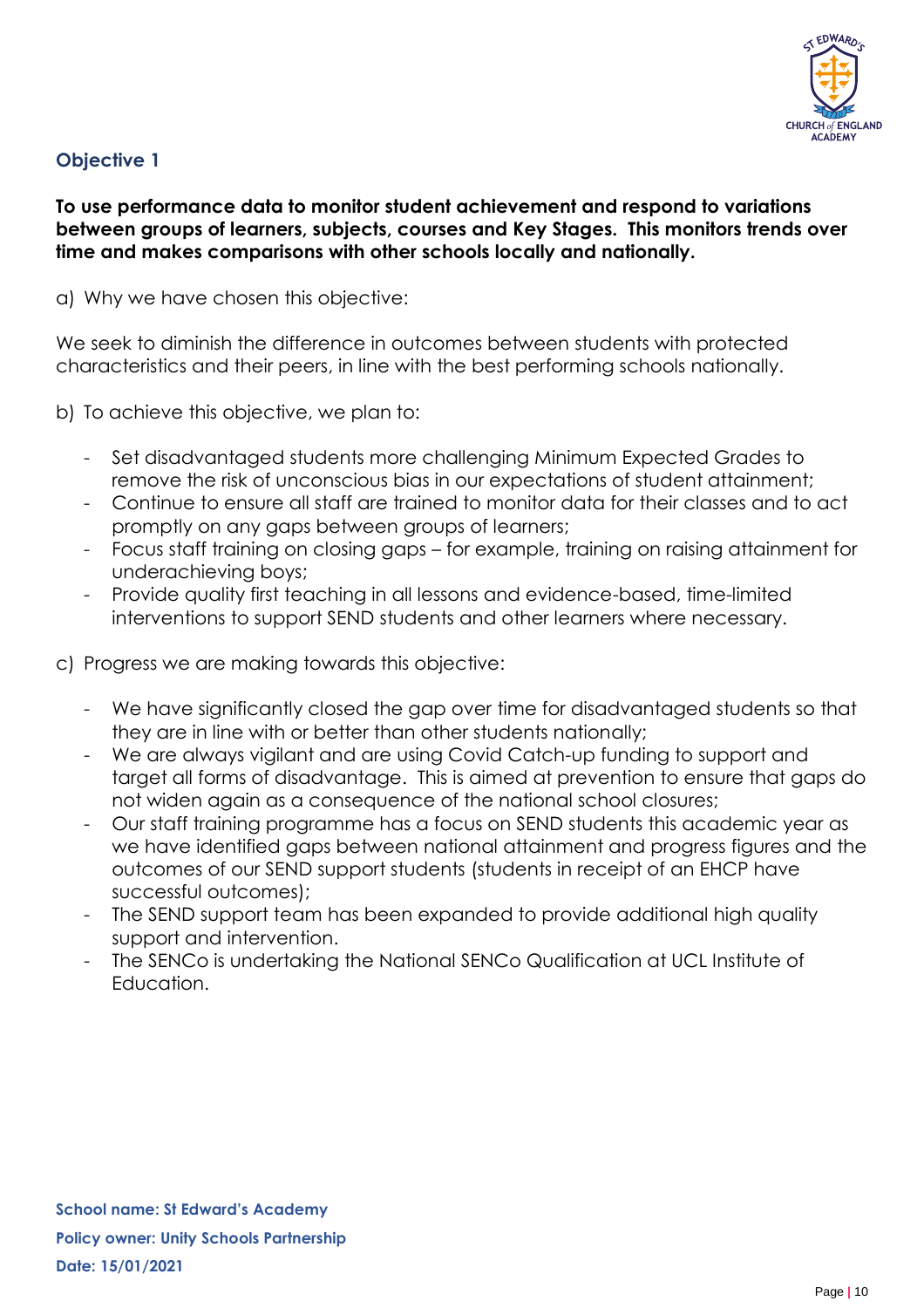

#### **Objective 2**

**To raise the awareness and skills of staff to promote fairness, equality and good relations in the context of their role.** 

a) Why we have chosen this objective:

To ensure that the whole school community is fully reflected in all aspects of school life, in line with our HOPE values and our ethos that all members of our community should live 'Life in all its Fullness'

b) To achieve this objective, we plan to:

- Train all members of staff and governors involved in selection and recruitment on equal opportunities and non-discrimination. Training for all relevant staff will be completed by the end of this academic year. Training evaluation data will show that 100% of those on the selection and recruitment team have a sound and current understanding of the legal requirements;
- Contribute to Trust and Diocesan working parties on Equalities. Three members of the St Edward's senior leadership team represent the school on the USP Equalities steering group. Munira Said (Assistant Headteacher) was selected by the Diocese of Chelmsford to represent the Diocese in an international Anglican Diversity and Inclusion forum;
- Train all teaching staff to promote fairness equality and good relations through the curriculum. For example, by training teachers about Black History and on the effective delivery of our Black History lessons; training teachers to deliver sessions confidently and sensitively when teaching specific topics in PSHE or Religious Studies. This includes our work on LGBTQ+ equalities;
- Use assemblies and staff training sessions to promote fairness, equality and good relations by celebrating diversity and promoting awareness and understanding through our teaching;
- Review displays and teaching materials to check they reflect the whole school community;
- Ensure that a fully representative group of students are selected when we set up student committees or ask students to represent the school in any way;
- Deliver unconscious bias training to all staff. This has been sought through the Unity Schools Partnership Equalities steering group (three members of the school's senior leadership team represent St Edward's in this forum). Our preferred training is sourced through Hackney Learning Trust.
- c) Progress we are making towards this objective:
	- We provided training for staff on Black History to ensure high quality delivery of all Black History sessions across the curriculum;
	- Assemblies, form time and PSHE sessions have promoted equalities and encouraged discussion, understanding and tolerance;
	- Members of the senior leadership team have contributed to Diocesan and Trustwide equalities training and development;
	- Individual training and support for staff who are teaching sensitive topics where they need to develop their confidence in managing discussions.

**School name: St Edward's Academy**

**Policy owner: Unity Schools Partnership Date: 15/01/2021**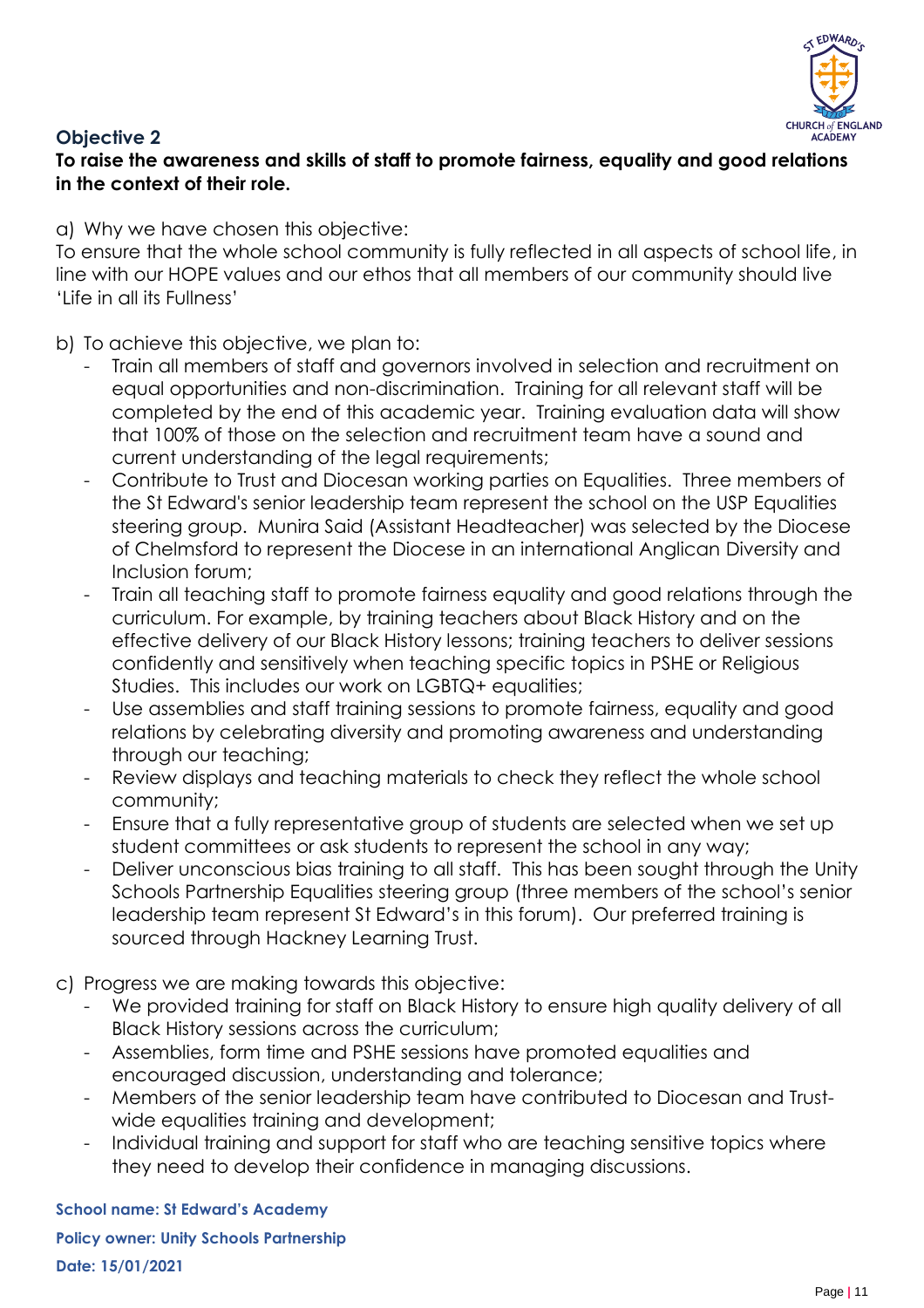

#### **Objective 3**

#### **To ensure that all students, staff and volunteers are given the opportunity to make a positive contribution to the life of the school.**

a) Why we have chosen this objective:

We will provide an environment that welcomes, protects and respects *all* members of our school community.

- b) To achieve this objective, we plan to:
	- Consider the impact of significant decisions on particular groups. For example, when a school trip or activity is being planned, the school considers whether the trip:
		- o Cuts across any religious holidays;
		- o Is accessible to participants with disabilities;
		- o Has equivalent facilities for boys, girls and our transgender and non-binary students;
		- o Can be accessed by all students, including the disadvantaged;
	- Promote staff well-being through a variety of support streams. Weekly well-being tips are shared through the dedicated well-being bulletin. Staff well-being is reinforced at each Wednesday whole staff briefing and through INSET. Our support streams have helped to create a safe environment to share concerns;
	- Staff supervision and counselling is being provided for Senior Leaders and all staff who wish to access this support through OM Health
	- Regularly review the Accessibility Plan and SEND information report to make sure we are meeting the needs of all our students;
	- Promote our Anti Bullying Policy and follow up immediately on any forms of discriminatory bullying;
	- Ensure staff, students and parents/carers feel confident about telling us about anything which makes them feel unwelcome, unsafe or uncomfortable;
	- Use assemblies and staff training sessions to promote fairness, equality and good relations. For example, by celebrating diversity and promoting awareness and understanding through our teaching.
- c) Progress we are making towards this objective:
	- All trips and visits are planned and reviewed for equality of access;
	- SEND Information Report and Accessibility Plan has been reviewed, updated and shared with Governors. Both are available on the school website;
	- Assemblies, Tutor Time and PSHE to celebrate and promote diversity and equality. This is supported through our full curriculum for each subject (including the pastoral curriculum) for each Year group and Key Stage;
	- Staff, students and parents/carers have a wide range of communication channels to share concerns and to celebrate successes. We seek to reply on the same day

**School name: St Edward's Academy**

**Policy owner: Unity Schools Partnership Date: 15/01/2021**